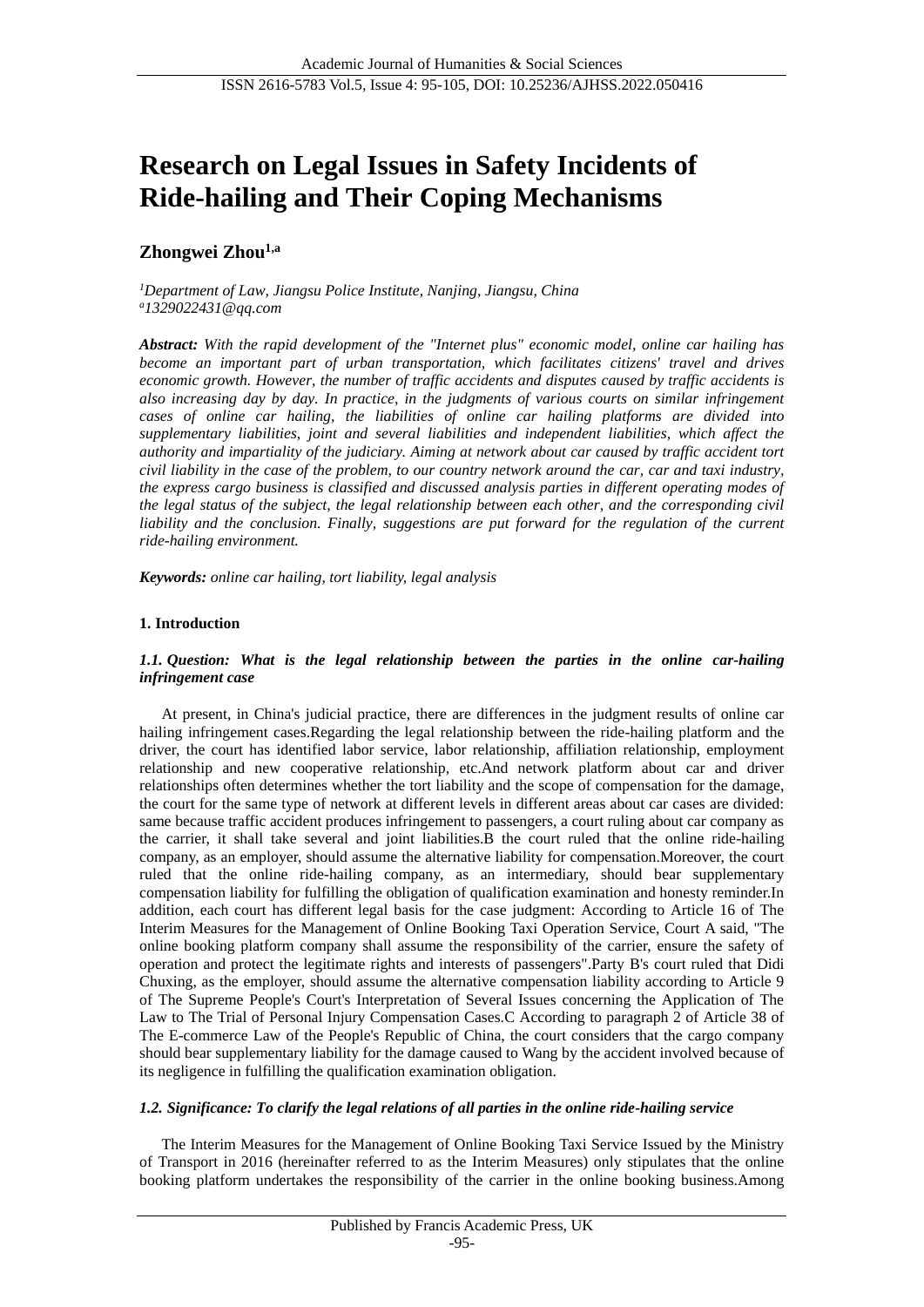them, the division of responsibility subjects of online car-hailing is not clear and there are no complete provisions. Article 38 of the Interim Measures only stipulates that the relevant provisions of local people's governments should be implemented, and judges are required to make judgments based on the actual situation, leading to differences in the judgment of rights and responsibilities of all parties when disputes related to online car-hailing occur.In the case of online car hailing, it is unclear whether, how and the scope of each party's responsibility should be borne, and there are difficulties in relief, which affects the fairness and authority of judicial judgment.Therefore, it is necessary to analyze the legal relationship among ride-hailing platforms, drivers and passengers, as well as their legal status, and clarify the scope of rights and responsibilities of all parties.

Currently, at the legislative level, although the Interim Measures have made specific provisions on the responsibilities of ride-hailing platforms, in judicial practice, there are differences between courts at different levels in different localities, which directly affect the rights and interests of the subjects of the case and indirectly affect the authority and fairness of the judiciary.Through case analysis, this paper finds out the differences in different cases and their causes.And from the legislative and judicial levels of targeted solutions, better deal with the problems encountered in practice.

# **2. Literature Review**

# *2.1. Domestic research status*

As the second largest economy in the world, Online car hailing emerged earlier in China. Moreover, the online car hailing industry has a huge market, a large number of users and a huge number of disputes, which also promotes the research of Chinese experts and scholars on the division of responsibility in online car hailing cases.For the responsibility of ride-hailing platforms, the mainstream views in China can be divided into the following four categories:

The first view regards e-hailing platforms as carriers. According to the Interim Measures, e-hailing platforms, as carriers in transport services, bear the responsibilities of carriers.The provisions on carrier in the Civil Code also clearly indicate that the ride-hailing platform actually acts as a carrier and should bear the responsibilities of the carrier.Ride-hailing platforms carry out transportation business activities such as positioning and navigation, car insurance payment and other transportation services, while collecting remuneration paid by passengers, which is in line with business characteristics and is obviously a carrier providing operation service[s.0](#page-10-0)

The second view views ride-hailing platforms as intermediaries.This view is also the practice of the majority of people agree with the view.The platform collects passengers' car demand and then releases it to relevant drivers. Finally, the drivers and passengers reach agreement and sign a contract.In this process, the platform only plays the role of intermediary, without providing both parties with the opportunity to conclude a contract and extracting part of the remuneration.

The third view holds that the online car-hailing platform is the subject responsible for security guarantee. The nature of the online car-hailing platform is similar to the organizer of major events, and it is the organizer in the online car-hailing business.According to Article 1198 of the Civil Code, participants in online car-hailing activities shall assume security obligations.As the organizer of the ride-hailing business, the ride-hailing platform uses its own resources to help the drivers and passengers of the ride-hailing business to carry out ride-hailing activities. Although it does not actually control the vehicle, it provides the possibility of infringement damage and is the initiator of risks. Only by identifying the platform as the subject of infringement can the rights and interests of all parties be protecte[d.0](#page-10-1)

The fourth view is that the ride-hailing platform is an information sharing platform, which delivers users' car needs to the drivers registered on the platform in real time to provide information on both sides.Similar to Taobao, JINGdong and other "exchange" type of network platform, its responsibility is to ensure the content of the contract, fair and open transaction information.The company and the passenger are equal to each other, autonomous and willing to reach an agreement.Ride-hailing platforms shall bear civil liability in accordance with the principle of good faith in Article 7 of the Civil Code and the agreement they have entered into. If they violate the agreement, they shall bear certain liability for breach of contract.Although the agreement is not legally binding, ride-hailing platforms still need to abide by it.This clause is set up by the platform to evade risks and responsibilities, which damages the legitimate rights and interests of users to some extent[.0](#page-10-2)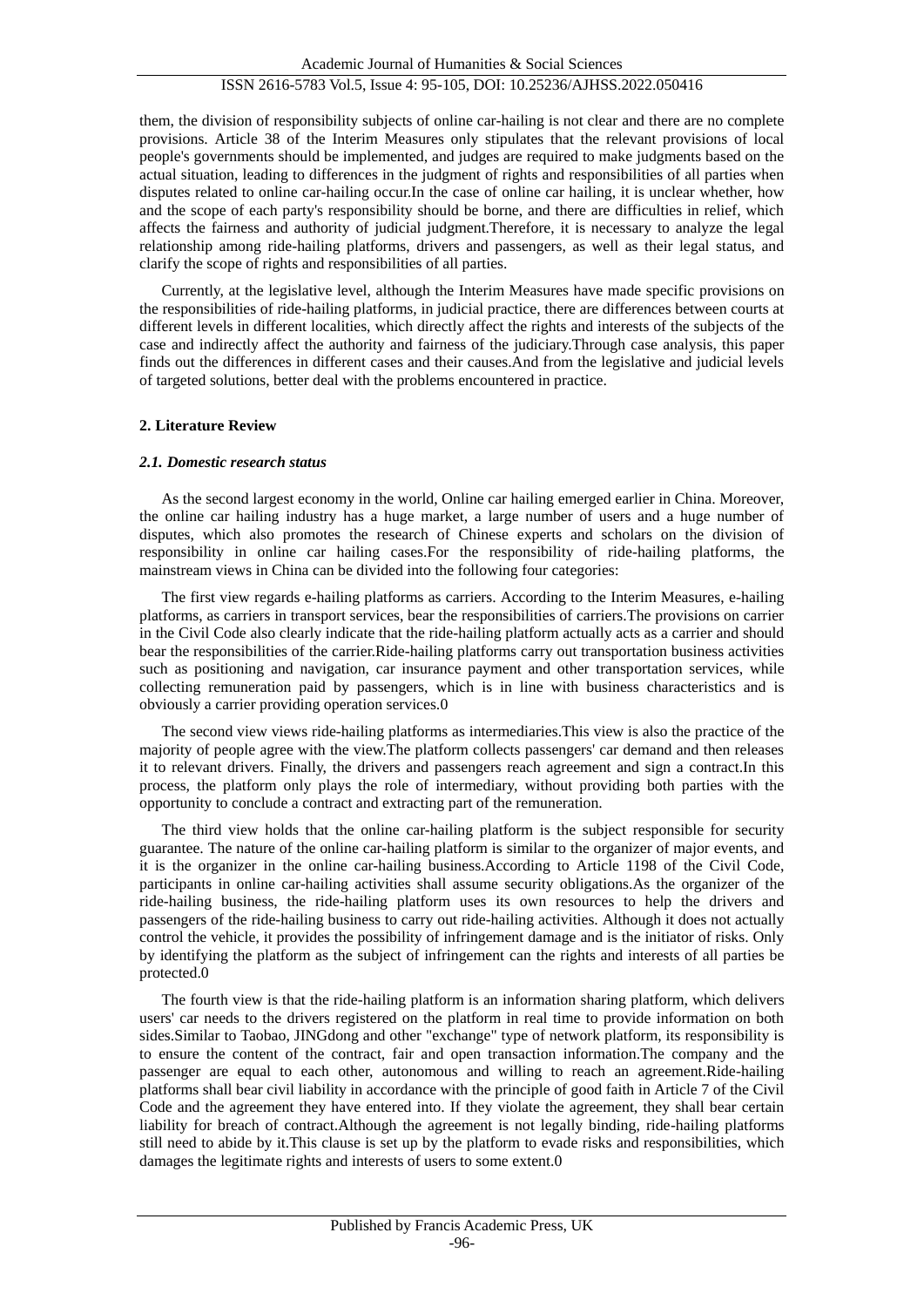#### *2.2. Foreign research status*

There are few studies on online car-hailing in foreign countries. Online car-hailing is not as popular in foreign countries as in China, and some countries even oppose the entry of online car-hailing.California, the birthplace of Uber, is defined as a transportation network company by the state's regulatory authorities.Studies in this area can be roughly divided into three aspects: the relationship between platform companies and drivers, the establishment of online car-hailing insurance, and civil liability in case of traffic accidents.

(1) There are different views on the relationship between ride-hailing platform companies and drivers.Grant E.Brown believes that drivers are employees of ride-hailing platform companies, while Lauren Geisser believes that drivers are independent contractors and the ride-hailing platform companies are equal subjects to conclude contracts.

(2) For the establishment of online ride-hailing insurance system, Rebecca Elaine Elliott believes that online ride-hailing platform companies should provide comprehensive insurance policies for passengers, while some people believe that there is no need for such policies. They only need to determine the insurance amount according to the driver's operating period and adopt flexible insurance means.

(3) Regarding the determination of the subject of liability for the traffic accident of ride-hailing vehicles, Lauren Geisser believes that based on the principle of operation domination and operation interests, ride-hailing platform companies should be identified as the subject of liability and should bear the responsibility for the accident.

In a word, as a new mode of transportation, online car hailing has different development situations in different parts of the country: some are prohibited explicitly, while others are encouraged by policies.Online car-hailing has its own disadvantages and risks are difficult to control, which have become a huge resistance to its development.However, online car hailing, to some extent, sustains people's yearning for the sharing economy and the future state of free work. In terms of the overall trend, it is still progressing.

# **3. Legal issues caused by typical cases**

This section will list and analyze three typical cases and sum up the legal issues: (1) What is the legal relationship between the three parties? (2) What is the legal status of ride-hailing platforms?(3) There are different standards for responsibility division of ride-hailing platforms.

# **4. Didi Chuxing Technology Co., LTD., Chen motor vehicle traffic accident liability dispute**

On August 29, 2017, Wang a (the defendant) of trial driving a small car drops a taxi passengers arrive zhang XXX (the defendant) of trial phase mountain "love m apartment", after stopping in the mountain road "love meter apartment" before the non-motor vehicle lanes, right edge distance from the side of the road is too large, and get off at a so-and-so did not fulfill the duty to remind, zhang x neglect to observe when off the right rear door open, Scrape against driving electric car along the east side of xiangshan Road non-motor lane from south to north Chen, (plaintiff of first instance), causing electric car damage, Chen, injured traffic accident.Chen filed a lawsuit, requiring Zhang, Chen, Didi Company (the defendant of the first instance) to assume liability for compensation.

The first-instance court ruled that Didi was jointly and severally liable for Chen, and Didi refused to appeal, arguing that 1. Didi has not directly infringed on Chen's rights and has no fault for the accident.1. 2. Smart trapperRide-hailing drivers are free to register, receive orders and withdraw cash, and Didi has no control, control or management over them.Didi is not liable.

Chen argued that Didi company was in a dominant position in the process of the online ride-hailing driver Wang providing transportation services to Zhang, shared operating interests with Wang, and caused injuries to Chen in the process of operation, so it should share operating risks with Wang and bear joint and several liabilities for Chen Shimin's losses.

The court of second instance supported Chen's opinion. According to article 16 of the Interim Measures for the Management of Online Booking Taxi Operation Service, didi Company should assume joint and several liability for Chen's loss according to the provisions of "Online booking taxi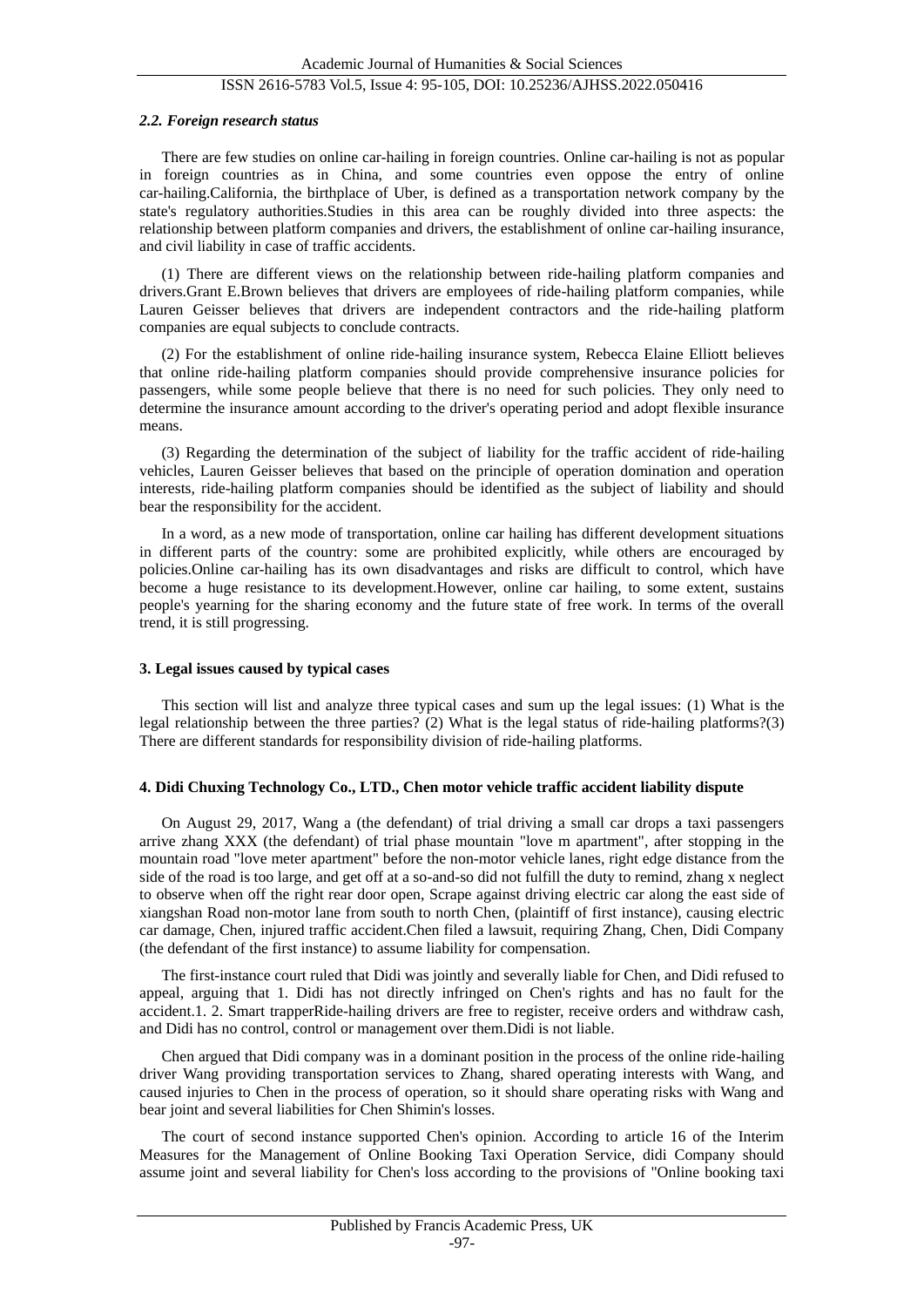platform companies shall be responsible for the carrier's responsibility, ensure the safety of operation and protect the legitimate rights and interests of passengers".

# **5. Li, Didi Chuxing Technology Co., LTD. Motor vehicle traffic accident liability dispute**

In July 6, 2017, Hu (the first instance plaintiff) through the drop network about car ride Cheng (joint property insurance Yongkang company first instance defendant) driving a small car and Li (the first instance defendant) driving zhejiang small cross-country bus collision, causing cheng mou, Hu injured traffic accident, after the accident Li abandoned the car to escape.August 29, 2017.Yongkang city public Security Bureau traffic police brigade identified Li mou, Cheng bear the same responsibility for the accident, Hu does not assume the responsibility for the accident.Hu because of the accident caused injuries.Hu filed a lawsuit against Cheng, Li and Didi Chuxing, demanding compensation for Hu.

The first-instance court held that Didi Chuxing, as the carrier, should be liable for compensation, and didi Chuxing, as the carrier, did not commit any breach of contract.Li (the first-instance defendant) and Didi Chuxing (the first-instance defendant) both refused to accept the first-instance verdict and appealed to the Intermediate People's Court of Jinhua city, Zhejiang Province.

Didi Chuxing believes that there is no affiliation between the driver Li and the platform. The driver is not an employee, but a cooperative relationship.2. Didi Chuxing has no breach of contract or infringement, and has no fault for the accident. The infringer Li and Cheng shall be liable for compensation according to law.

Cheng believes that the contractual relationship between Cheng and Didi Chuxing is established in this case.Didi Chuxing failed to deliver the passenger, Surnamed Hu, to his destination safely according to the contractual obligations. In the process of fulfilling the obligations, a traffic accident occurred, causing Mr. Hu to be seriously injured.Didi Chuxing, as a carrier, should be responsible for the loss of hu.

The court of second instance held that whether Didi Chuxing, the focus of the case, should be liable for Hu's loss: the two parties actually formed an employment relationship.In this case, Cheng, as an employee, was injured in a traffic accident in the process of transporting a passenger named Hu. In accordance with the provisions of Article 9 of the Interpretation of The Supreme People's Court on Some Issues Concerning the Application of The Law to The Trial of Personal Injury Compensation Cases, Didi Chuxing, as the employer, shall assume the alternative compensation liability.

#### **6. Wang sues Shenzhen according to the time goods lala technology Co., Ltd. traffic accident liability dispute**

The court found out: Wang (the plaintiff of first instance) with pedestrian Zhang zhou in November 2018 through mobile phone goods lab APP order, transport goods from Guangzhou to Shenzhen, Shenzhen in accordance with the goods lab company (the defendant of first instance) after receiving the order designated Huang Jian (the defendant of first instance) driving small car carrier.One-way road accident occurred on the way, resulting in Wang was injured and the implementation of craniotomy.Traffic police identified Huang jian did not operate in accordance with the norms of safe driving full responsibility for the accident.

The court of first instance believes that this case is a motor vehicle traffic accident liability dispute, Huang Jian should bear this case compensation liability.The company did not review the relevant qualifications of the driver, increase the probability of accidents when the driver is engaged in operation, so the company should be Huang jian's compensation obligations to assume supplementary liquidation responsibility.

Wang, shenzhen in accordance with the goods of the company are not satisfied with the verdict, appeal.

(1) As an intermediary service provider of cargo transportation information, the cargo company shall bear relevant responsibilities under the legal relationship of intermediary contract.2. No legal relationship has been established between the company and Wang, and the company is not liable for compensation or supplementary liability for damage consequences beyond its foreseeable and controlled scope.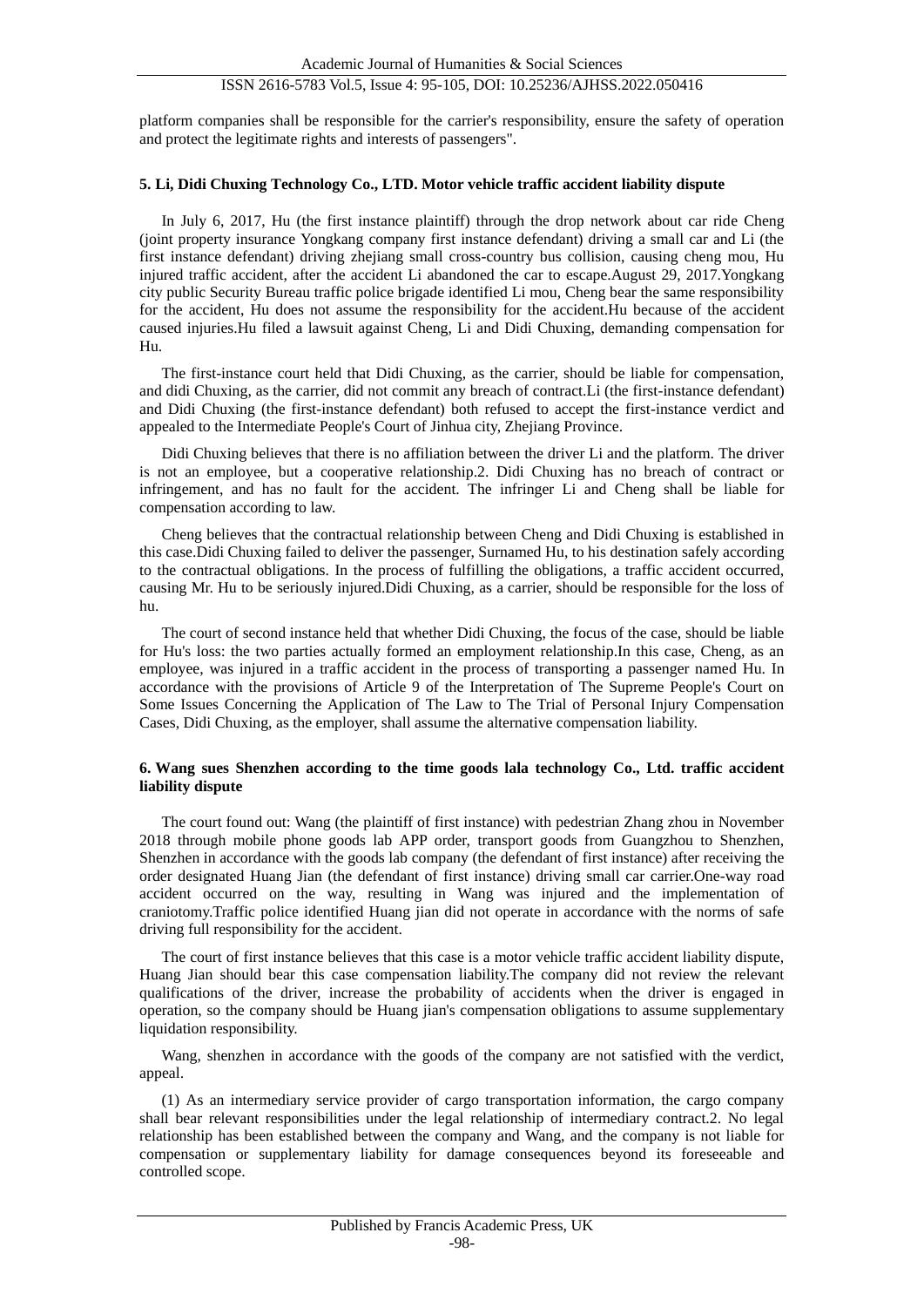Wang argued that the company is affiliated with the goods, rather than freight information intermediary service providers.

The main focus of the second trial of the case is the nature of the legal relationship between the cargo company and the carrier driver Huang Jian and whether the cargo company should bear legal responsibility for the damage to Huang Jian.For focus 1, the shipping company is only the freight information intermediary service provider and not the actual carrier or the operating qualification affiliate.The specific content of the transportation agreement in this case is reached by Zhang zhou and Huang Jian negotiation, Huang Jian is engaged in operation business with its own vehicles, so it should be identified as the carrier Huang Jian, rather than the goods company, the goods company and Huang Jian form an intermediary contract relationship.In view of focus 2, the failure of the cargo pull company to fulfill the qualification examination obligation is not the direct cause of the accident, but it will produce a potential hazard.Court according to the act of electronic commerce, as prescribed in paragraph 2 of article 38 of the life and health of relationship between consumer goods or services, electric business platform operators within the platform operators did not fulfill the duty to review the qualifications of qualifications, or did not fulfill the duty security protection for consumers, consumers damage, he shall bear corresponding responsibility.Judgment of the cargo company due to neglect to fulfill the obligations of qualification review should be involved in the accident caused by Wang to assume supplementary responsibility.

#### *6.1. The legal relationship between the three parties of online ride-hailing*

In case 1, the court held that the online booking platform operator, private car owners or drivers, and passengers are the three basic main elements of this new sharing economy model. The former two are the common and inseparable party subject, providing booking transportation services to the third party, namely passengers.Drivers are assigned by Didi to take orders and operate the vehicles, and share the interests of vehicle operation with Didi. If a driver has a traffic accident in the process of operation, causing injuries to passengers, the ride-hailing platform should bear the corresponding responsibility.In case 2, the court held that the online car-hailing platform and the driver actually formed an employment relationship.Drivers within the network about car platform for registration, the agreements to become a platform to register a driver, and then distributed through the platform of the order to ferry passengers, are platforms such as price, order schedule control, the driver can only complete the services as required, and platform through received the content such as regulatory drivers, rate for driver's access and termination with unilateral decision.The two parties form an employment relationship.In cases 1 and 2, the relationship between passenger and platform is determined to form a transport contract relationship.Passengers send car offers to the platform, the platform answers and dispatches vehicles for services, and the two sides reach an agreement and conclude a transport contract.In case 3, the court identified the relationship between the ride-hailing platform and the driver as an intermediary contractual relationship.According to cargo lesbian APP "goods lala user agreement" and "the consignment intermediary service agreement (users in the use of the APP and need to read and agree to before signing the contract of carriage) terms, users and carriage driver aware of and accept the goods before the signing of the contract, lala company only for the freight information intermediary service providers, rather than the actual carrier or operation qualification of the affiliated parties.In fact, the user is not based on the cargo pull platform is the carrier or the driver of the operation qualification of the affiliated unit to sign a transport agreement, the platform only as a mediator.

#### *6.2. Legal status of ride-hailing platforms*

In case 1, the court confirmed that the ride-hailing platform has the liability of the carrier.The platform has the qualification of transportation operation right, and conducts qualification examination and unified management for registered drivers. Contract drivers are operated under the platform.The platform signs the contract of carriage with passengers in its own name, so it shall bear the responsibility of the carrier.In case 2, the court confirmed that the platform was liable to the employer.Ride-hailing platforms issue orders to drivers, and drivers have no right to control the content and price of orders. Drivers provide transportation services to passengers, and drivers' salaries are paid by the platform. In fact, the relationship between the platform and drivers has gone beyond the service scope of carriers or intermediaries and formed an employment relationship.In case 3, the court held that the online car-hailing platform was the responsibility of the intermediary.The platform collects and releases matching information and extracts part of the order remuneration as the information service fee. The platform does not have any fault in traffic accidents occurred in the service process and does not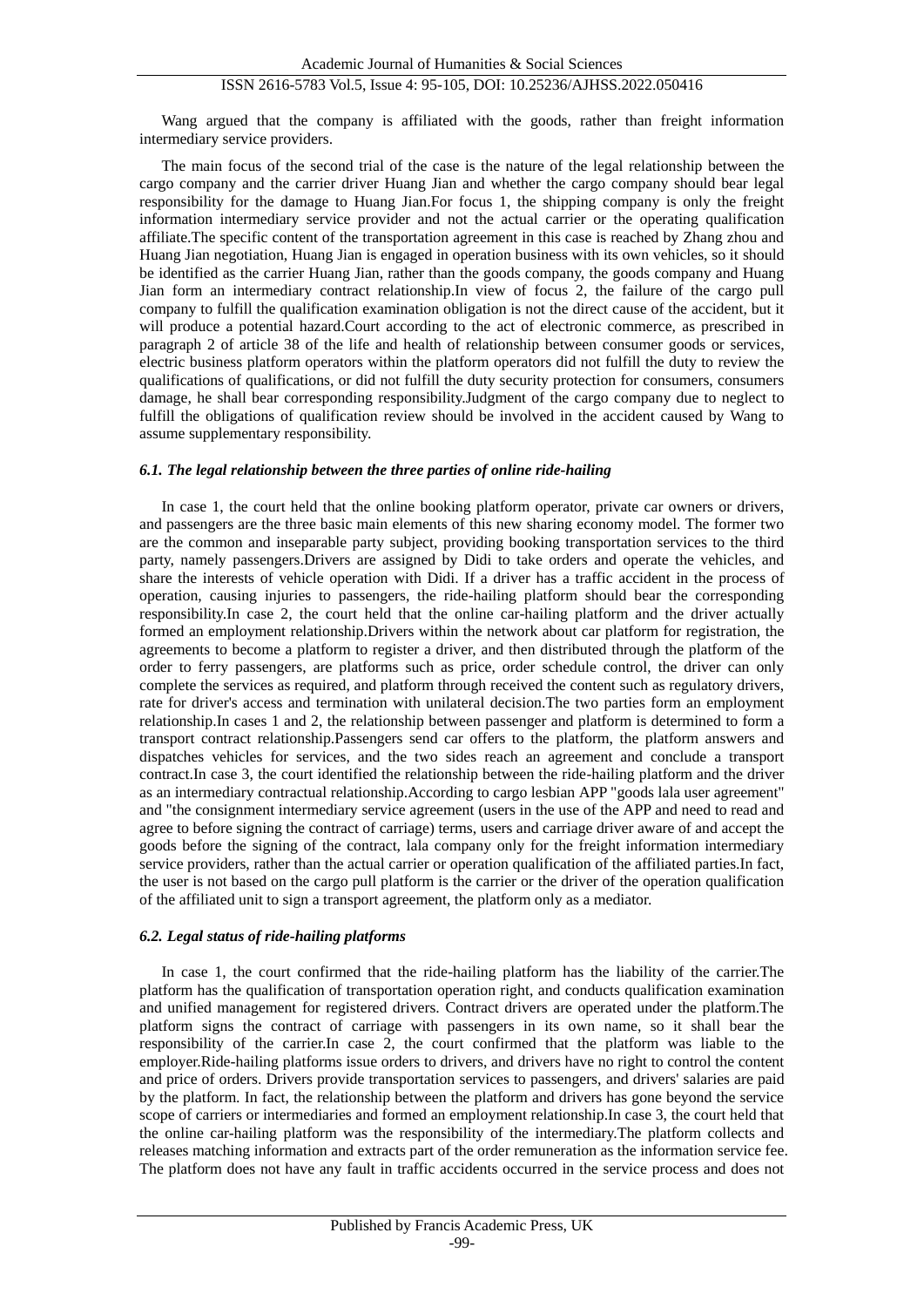bear tort liability.

### *6.3. There are different standards for responsibility division of ride-hailing platforms*

Case 1 The court decided that the ride-hailing company was liable in the case.The ride-hailing company believes that it is not at fault for the occurrence of the accident, and does not control or control the behavior of the driver, so it does not require to assume responsibility.However, the court confirmed that the platform and the driver shared the benefits and should bear joint liability according to article 16 of the Interim Measures for the Management of Online Booking Taxi Business Services.

In case 2, the court ruled that the driver's driving behavior was supervised and restricted by Didi, and the relationship between the two parties was actually an employment relationship.According to the provisions of Article 9 of the Interpretation of The Supreme People's Court on Several Issues concerning the Application of The Law to The Trial of Personal Injury Compensation Cases, the online ride-hailing company as the employer shall assume the alternative liability for compensation in the event of a traffic accident.Case three China open about car company as a broker role service on both sides, and all should check prior to login APP has read the agreement, the platform only provides the information stated in the agreement, the car, the driver is the contract between the two sides negotiated, platform does not participate in the process of contract signing, or the actual carrier or the affiliated party, does not involve the driver, vehicle control, etc.Only part of the price will be paid.According to paragraph 2, Article 38 of the E-commerce Law, the court held that the ride-hailing platform did not fulfill the obligation of auditing the access of drivers and vehicles, which infringed on the public's right to know and the right to choose, and therefore assumed the supplementary liability for the damage caused by the traffic accident to the plaintiff.

#### **7. Legal analysis of all parties in online car hailing infringement cases**

As can be seen from the issues raised in the case above, the key to the settlement of every dispute is the legal status of the ride-hailing platform in the case. If this problem is solved, the majority of the disputes in the case will be solved and greater progress can be made.China's online ride-hailing platforms are mainly divided into passenger transport and freight transport, and passenger transport services are divided into taxi, private car, express and shunwindmills.Next, the paper will analyze the legal status of ride-hailing platforms in the above categories, the legal relationship and risk taking among ride-hailing platforms, drivers and passengers.

#### *7.1. Legal analysis of all parties of online taxi booking*

#### *7.1.1. Ride-hailing platforms*

Online taxi hailing platform collects users' car use information and releases it to the registered taxi drivers. The drivers pick up and take passengers offline and charge the fare by meter. The labor remuneration collected by the drivers can be settled through the platform or collected offline.Drivers and passengers all according to their willingness to accept or cancel the order, the two sides reach an agreement about car after the conclusion of the contract net platform through the distance a service charge of part of the information service contents of the evaluation to the driver, in China the whole service process about car platform only play a mediating role, the signing of the contract of carriage are privately negotiated by both drivers and passengers, are pure intermediaries identity.

If the ride-hailing platforms comply with the requirements of the Interim Measures and fulfill the qualification verification obligations for the taxi drivers registered on the platforms, they will not be liable for any compensation for injuries suffered by passengers in traffic accidents.If audit obligations are not fulfilled, supplementary responsibilities should be assumed.For example, in case 3, the goods labrador did not enter the platform to verify the qualification of operators and check customs obligations. Although the company provides free intermediary information, the company profits from the fees charged by the drivers who operate through the platform. Moreover, as a specialized and influential information intermediary platform and trading platform, the company will cause a large number of users to trust the vehicles and drivers who register their platform qualifications. Users generally focus on the condition of the vehicle, the comprehensive evaluation of the driver, price and other contents, rather than the qualifications of the vehicle and the driver, or even ignore.However, the vague reminder of the examination of registered drivers in part of the User Agreement cannot be used as an excuse to exempt ride-hailing companies from the obligation of the examination of drivers and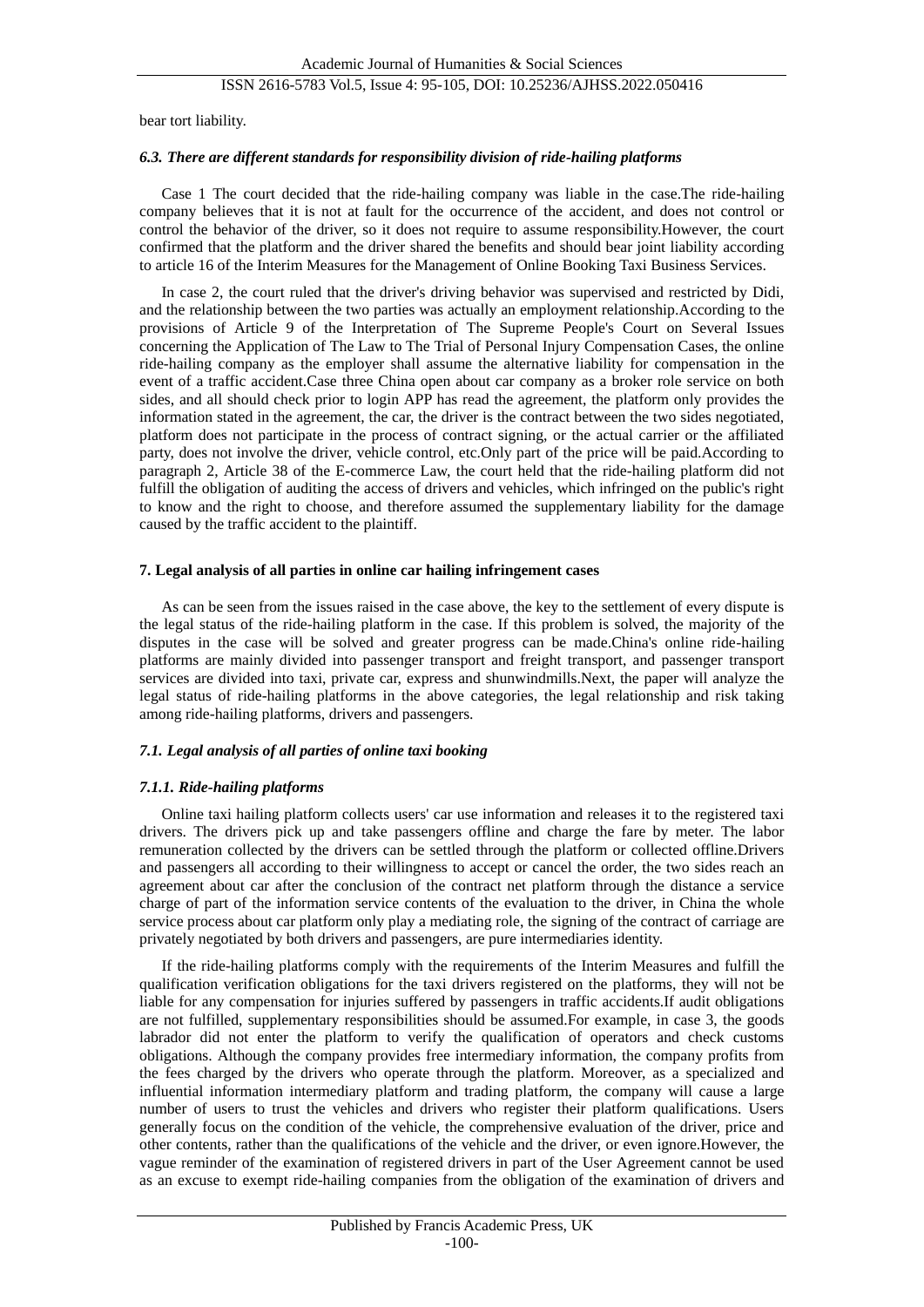vehicle qualifications.

#### *7.1.2. Taxi drivers and taxi companies*

In the case of online taxi booking, the taxi belongs to a taxi company, and the taxi drivers operate under the transport operation qualification of the taxi company. The salary of the taxi drivers is uniformly issued by the taxi company and supervised and dispatched by the taxi company.The driver and the taxi company are employment relations, and the other party of the contract is the taxi company when the contract is concluded with the customer. When a traffic accident occurs, the taxi company, as the carrier, should assume the liability for compensation.The taxi driver, as an employee of the company, has the obligation to pick up passengers safely. If the taxi driver has a traffic accident on the way of transporting passengers, the taxi company can recover the driver according to the internal regulations.

# *7.1.3. The passengers*

The Civil Code stipulates passenger obligations: passengers should try their best to cooperate with the driver's reasonable transportation arrangements to ensure safety. If the passenger forcibly opens the door or grabs the steering wheel and other dangerous behaviors cause a safety accident, the passenger should bear the responsibility for the accident damage, and the taxi driver and the taxi company are not responsible.

#### *7.2. Legal analysis of all parties involved in online ride-sharing*

#### *7.2.1. Ride-hailing platforms*

In the case of ride-hailing platforms, the same as in the case of taxis, the platforms do not participate in the signing of contracts, but only serve as intermediaries to promote the signing of contracts. Drivers and passengers privately negotiate the route and starting point of transport services, and both sides can also invite each other to pick up orders. Online ride-hailing platforms charge part of the fees as information service fees. Similar to the taxi mode, online ride-hailing platforms are also intermediaries in the hitch mode and do not bear liability for damages caused by traffic accidents. However, it shall comply with the obligations of good faith and reporting stipulated in the Interim Measures. If the corresponding obligations are not fulfilled, it shall bear supplementary liabilities for the compensation for losses caused by the traffic accident.

# *7.2.2. Hitchhiker*

In the mode of online hitchhiking, the relationship between drivers and passengers is different from that of traditional hitchhiking.The purpose of online hitchhikers is to collect a certain reward for the benefit. In fact, the driver and the passenger have entered into a transport contract. According to Article 820 of the Civil Code, the driver is the passenger carrier, and has the obligation to protect the passengers and undertakes no-fault responsibility.This identification can make drivers more alert, to protect the interests of both drivers and drivers[.0B](#page-10-3)ut goodwill benefits are just out of the kindness of the pick up, without asking for payment.In the traditional hitch mode, drivers are not fully responsible for the compensation and loss of traffic accidents. As for the compensation of passengers, drivers will only undertake the compensation for passengers when they fail to meet the requirements of rational driving or commit intentional infringement.

### *7.2.3. Hitch riders*

Similar to the liability of taxi passengers, according to the Civil Code, it is necessary to cooperate and assist the driver to complete transportation. Passengers should be held liable for any fault (intentional or gross negligence) in the accident, while the driver and the online ride-hailing platform are not liable.

# *7.3. Legal analysis of all parties of Internet express*

#### *7.3.1. Ride-hailing platforms and drivers*

The legal relationship between the ride-hailing platform and the driver in the express mode is the de facto labor relationship.Subordination is an important content to judge whether they have labor relations.The traditional labor relationship is that the ride-hailing platform companies issue orders to the drivers of the ride-hailing express. Pricing and other behaviors are not simply required to complete the passenger transport contract, but to supervise the drivers through a series of means.Labor law is met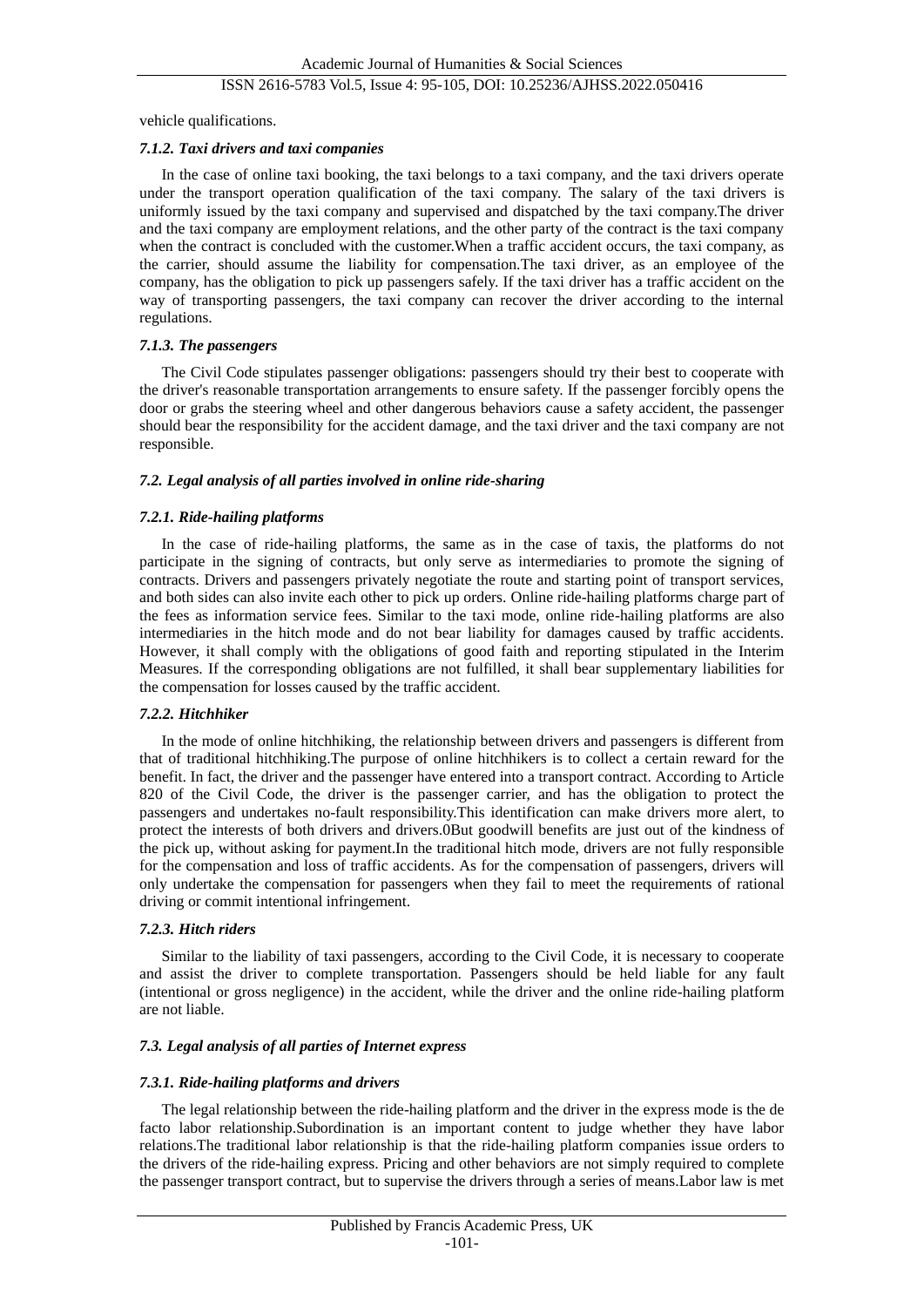commonly in practice according to unit of choose and employ persons to laborer the control of working time, working content, working place, supervisory level will judge whether this unit of choose and employ persons and laborer have labor subordinate attribut[e.0](#page-10-4)

The labor relationship between the ride-hailing platform and the driver is embodied as follows: 1. The driver complies with the rules and regulations formulated by the ride-hailing company.2. Passengers pay through the platform when they arrive at their destination, and the income is not directly transferred to the account of the express driver, but saved by the ride-hailing company and paid to the driver on time every month.In addition, the salary system of express drivers is composed of basic salary, commission and bonus. Both commission and bonus are determined by the number of orders received by drivers and the favorable rating of passengers to drivers, which is reflected in one of the ways that the platform manages drivers.The operation of ride-hailing companies cannot be separated from the services of drivers, and drivers must abide by the rules and regulations of the platform. All these are manifestations of drivers' subordination to ride-hailing companies.Therefore, the relationship between the online express driver and the platform is labor relationship.In a traffic accident, if the platform cannot prove the driver's intentional or gross negligence, the platform shall be liable for the compensation of passengers.If the driver is intentional or grossly negligent, the online ride-hailing company does not have to bear the compensation liability for the driver's own loss. Moreover, for the compensation of passengers, the online ride-hailing company can recover the driver according to regulations after the compensation, and the driver shall also bear the responsibility.

#### *7.3.2. Make an online appointment with an express passenger*

Passenger obligations are stipulated in the Civil Code: Passengers should try their best to cooperate with the driver's reasonable transportation arrangements to ensure safety. If a safety accident is caused by a passenger's dangerous behavior such as forcing the door open or grabbing the steering wheel, the passenger should bear the responsibility for the accident damage, and the online ride-hailing driver and the online ride-hailing company are not liable.

# *7.4. Legal analysis of all parties of online private hire car*

#### *7.4.1. Ride-hailing platforms and drivers*

The legal status of the ride-hailing platform is that of the carrier, which shall bear the corresponding responsibilities while making rules and enjoying the benefits brought by its dominant position[.0P](#page-10-5)rivate car drivers receive more rigorous training, higher service requirements, more complete supporting facilities, and there is a certain assessment period before they can officially join the job. After they join the job, they not only rely on customers' praise to assess the driver, but also install intelligent traffic recorder on the car to supervise the driver's behavior.For working hours, the company has minimum hours, and its identity has been in the car mode is not a simple match, but must accept the company assigned to complete the task.Unlike hitch rides and taxis, once out of the control of the platform, the operation of private taxis is similar to that of unlicensed taxis, which can be classified as illegal operations.According to the interpretation of Article 9, paragraph 2 of the Supreme Centaur Court on Some Issues concerning the Use of law in the Trial of Cases of compensation for personal Injury, the objective behavior of the staff member is consistent with the task assigned by the employer, which can be identified as the scope of the performance of duties.Therefore, the driver's behavior of picking up and dropping off passengers is to fulfill the transportation contract with customers on behalf of the ride-hailing company, which is an act of performing duties.It can be seen that the relationship between the platform and the driver in the private car mode conforms to the labor dispatch relationship stipulated in the 34th tort Liability Law. If the employee of the employer causes damage to others while performing the work task, the employer shall bear the tort liability.Therefore, the online ride-hailing company, as the employer, should bear the liability for damages caused by the infringement of passengers or third parties in the process of picking up and picking up passengers.If the driver is guilty of intentional or gross negligence, the ride-hailing company can seek compensation from the driver according to internal regulations.

#### *7.4.2. Ride-hailing passengers*

Passenger obligations are stipulated in the Civil Code: Passengers should try their best to cooperate with the driver's reasonable transportation arrangements to ensure safety. If a safety accident is caused by a passenger's dangerous behavior such as forcing the door open or grabbing the steering wheel, the passenger should bear the responsibility for the accident damage, and the online ride-hailing driver and the online ride-hailing company are not liable.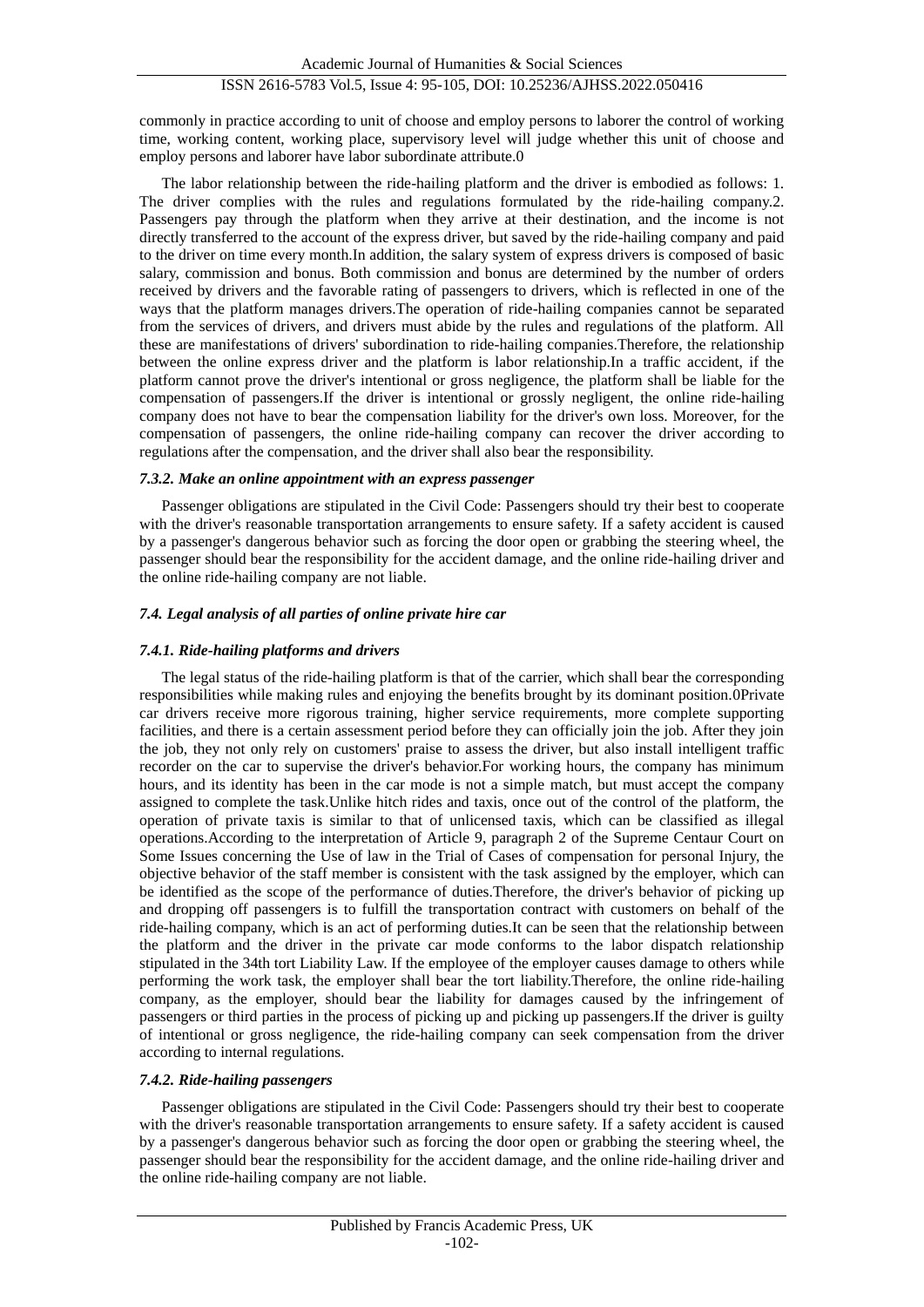#### *7.5. Legal analysis of all parties involved in online freight forwarding services*

#### *7.5.1. Ride-hailing platforms*

In freight services, ride-hailing platforms have the legal status of intermediaries, providing intermediary services for drivers and passengers.For example, in case 3, the platform collects the vehicle information of the platform users and releases it to the registered drivers of the platform. The drivers and passengers privately agree on the freight content, freight itinerary and other service contents. After reaching an agreement and completing the transportation service, the platform collects part of the remuneration as the information service fee.The agreement that the platform must read before drivers and passengers use the APP already states that the platform provides information intermediary service and is not the subject of any party to the road transport contract.So in the occurrence of traffic infringement accidents should not assume responsibility.Three reference case, if the net about car company by the transgression of integrity intermediary and reporting obligations and did not fulfill the duty security and qualification credentials and indirectly lead to traffic accidents, net about car company will supplement liability for payment obligation, is all supplementary liability or part of the supplement responsibility, according to the actual situation by the court.

#### *7.5.2. Platform registered drivers*

In the freight service mode of online ride-hailing, the legal relationship between the driver and the passenger should be the contract of transportation. The driver receives the order from the platform, and finally reaches an agreement with the user on the object of transportation, schedule and freight, and is the actual carrier.According to article 809 and Article 830 of the Civil Code, the carrier should not only fulfill the obligation of transportation according to the contract, but also assume the obligation of keeping the goods and reminding the consignee to timely receive the goods.At the same time, if there is a driver, the safety of the driver should be guaranteed. According to Article 820 of the Civil Code, the driver has the duty of safety protection for passengers and undertakes no-fault responsibility.

#### *7.5.3. With the car*

Passenger obligations are stipulated in the Civil Code: Passengers should try their best to cooperate with the driver's reasonable transportation arrangements to ensure safety. If a safety accident is caused by a passenger's dangerous behavior such as forcing the door open or grabbing the steering wheel, the passenger should bear the responsibility for the accident damage, and the online ride-hailing driver and the online ride-hailing company are not liable.

#### **8. Suggestions on clarifying the liability for infringement of online car hailing and reducing the occurrence of infringement incidents**

#### *8.1. Improving relevant laws, regulations and judicial interpretations*

In case 1 and Case 2, both express cars operated by Didi are liable for tort compensation due to traffic accidents.In case 1, according to article 16 of the Interim Measures, the court ruled that the online car-hailing company, as the carrier, should bear joint and several liability for the loss of the third party Chen who was infringed.In the second case, the court sentenced Didi Chuxing as an employer to assume alternative compensation liability according to The provisions of Article 9 of The Supreme People's Court's Interpretation of Several Issues concerning the Application of Law in The Trial of Personal Injury Compensation Cases.In case 1 and case 2, the online car-hailing platforms were judged to bear different responsibilities and comply with completely different laws and regulations.It can be seen that there are differences in the outcomes of similar cases and different courts.At present, our country to legalize network about car and strongly support the development of a regulatory network law about car, however, only one of the network to make an appointment the taxi business service management interim measures ", and "interim measures" is not a full explanation to the relevant laws, more is according to the rules to regulate the various places, As a result, there is no unified management system and responsibility division rules across the country.

Case 3 involves the definition of legal status and liability of Internet logistics e-commerce operators in freight transactions between shippers (users) and actual carriers (platform registered drivers).In recent years, with the continuous development of the "Internet +" project, the logistics industry relies on the Internet big data, greatly developed, as middlemen, matchmakers freight network car booking platform has also been emerging.As the "Internet + logistics" industry is a rookie emerging in recent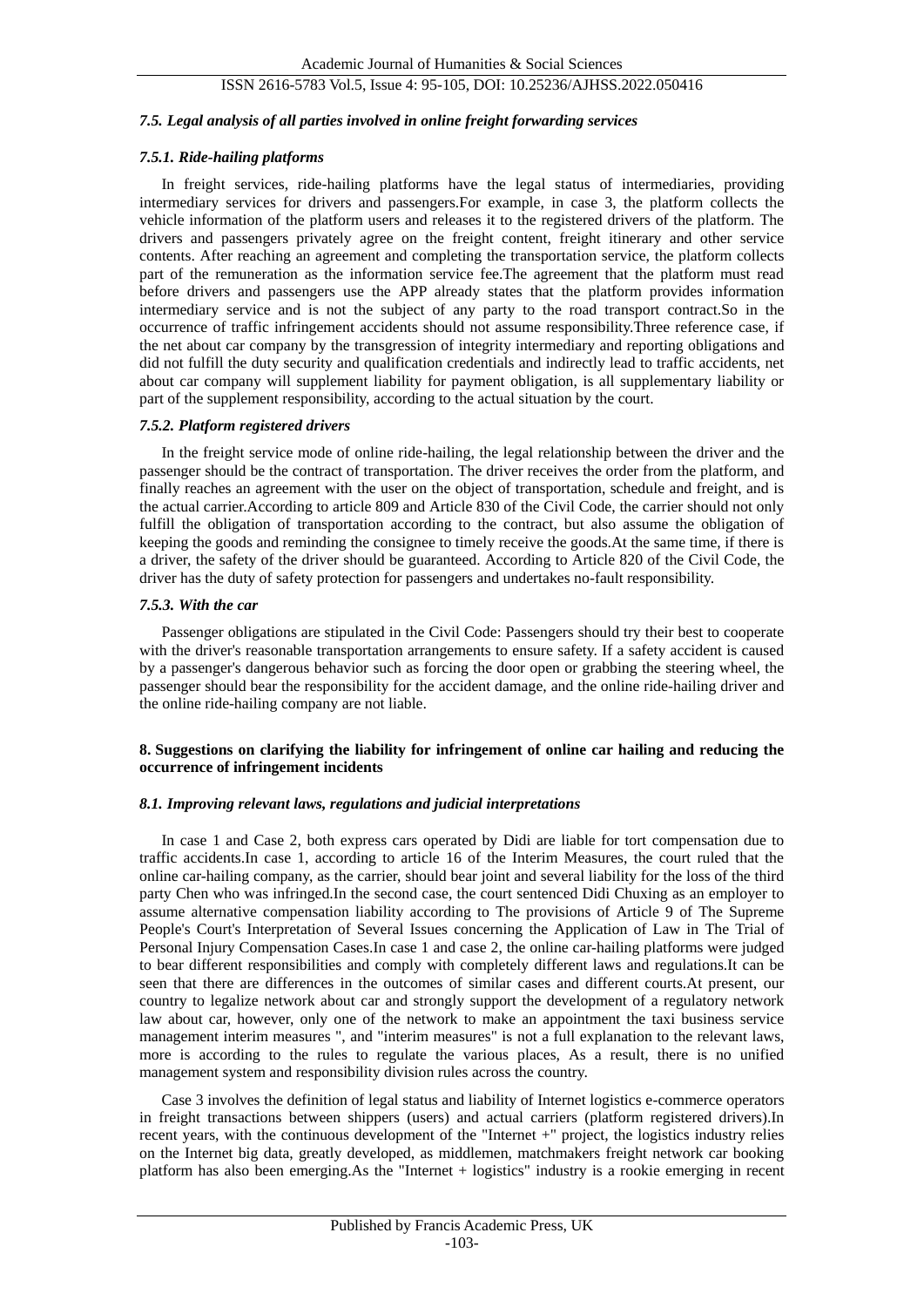years, the relevant legal norms are not perfect, the legal relationship between the parties is not clear, and there are many differences in practice.

Therefore, strengthening legislation, improving laws and regulations and relevant management regulations is the top priority in regulating the online car hailing environment.

In January 2019, the implementation of the e-commerce law responsibility for electric business platform for the more clearly defined, the method is set forth in paragraph 2, article 38 of the life and health of relationship between consumer goods or services, electric business platform operators within the platform operators did not fulfill the duty to review the qualifications of qualifications, or did not fulfill the duty security protection for consumers, consumers damage, Bear corresponding responsibilities according to law.The provisions of "corresponding liability" in the above articles are vague, and the judicial practice is easy to produce differences in application.The draft legislation of E-commerce Law has gone through the fourth instance, and the above-mentioned provisions have been changed from "joint and several liability" to "supplementary liability" and then to "corresponding liability", indicating that there are disputes and no consensus on the liability for damages of e-commerce platforms in the legislation, and the final decision is to be decided by judicial practice according to specific cases.In this case, local courts at all levels and the Supreme People's Court need to make efforts to be flexible and reasonable in accordance with the actual situation of cases on the basis of existing laws, and strive to select more typical cases to provide case reference for other courts at all levels.The Supreme People's Court should pay more attention to the practice of online car hailing, clearly define the legal relationship between the parties in controversial or major cases, and make reasonable judgments.At the same time, judicial interpretations such as The Supreme People's Court's Interpretation on Several Issues concerning the Application of The Law to the Trial of Personal Injury Compensation Cases were issued to provide more and more detailed judgment basis for lower courts in practice.

#### *8.2. Strengthening platform audit and department supervision*

At present, in practice, there are still a lot of traffic accidents caused by unfavorable supervision and examination of online ride-hailing platforms, and they bear joint and several liability or vicariously liability for the infringement of passengers or third parties. The fundamental reason is that the online ride-hailing platforms neglect the examination and admission of drivers and vehicles.At present, when registering the qualifications of online car hailing, only the "three certificates" and the agreement of the platform are required to complete the registration. The review of the vehicle condition is not the key content, and there is no regular check, which leads to substandard vehicles and uneven quality levels of drivers, and raises hidden dangers for safety problems.Ride-hailing platforms should actively implement entity responsibilities, strengthen the audit of vehicles and drivers registered on the platforms, and promote the compliance process of ride-hailing.

All departments should jointly study and formulate a joint punishment and withdrawal mechanism for online ride-hailing. Formulate the policy for controlling the total size of online car-hailing vehicles, improve the working mechanism of enterprises engaged in online car-hailing, and promote the healthy and integrated development of the online car-hailing industry. We will strengthen pricing supervision and improve pricing control schemes to keep prices within a reasonable range.Conduct of disturbing market order shall be jointly punished for breach of trust. We will formulate standards for the quality of ride-hailing services and establish a mechanism for handling passenger complaints.

#### *8.3. Establish and improve the supervision mechanism for the whole people*

In reality, many disputes occurred in the process of ride-hailing tend to be solved by themselves or left unresolved.Confucianism thought in Chinese traditional culture advocates the concept have root in the hearts of the people in China, and caused many regulation by platform, not because of weak regulation and even cause disputes so neglected, successful process must be a constant process of trial and error, because the fault was ignored, so can not fill many loopholes in the regulatory system.The public plays an irreplaceable role in regulatory work. Relevant governments can intensify publicity efforts, enhance the enthusiasm of the public to participate in regulatory work, establish and improve service complaint channels, and provide timely feedback.Let the people shine in the supervision of the ride-hailing industry.

Improving the public's awareness of safeguarding rights is the basis of promoting the efficiency of market allocation of resources.Is the government pluralistic governance of all walks of life